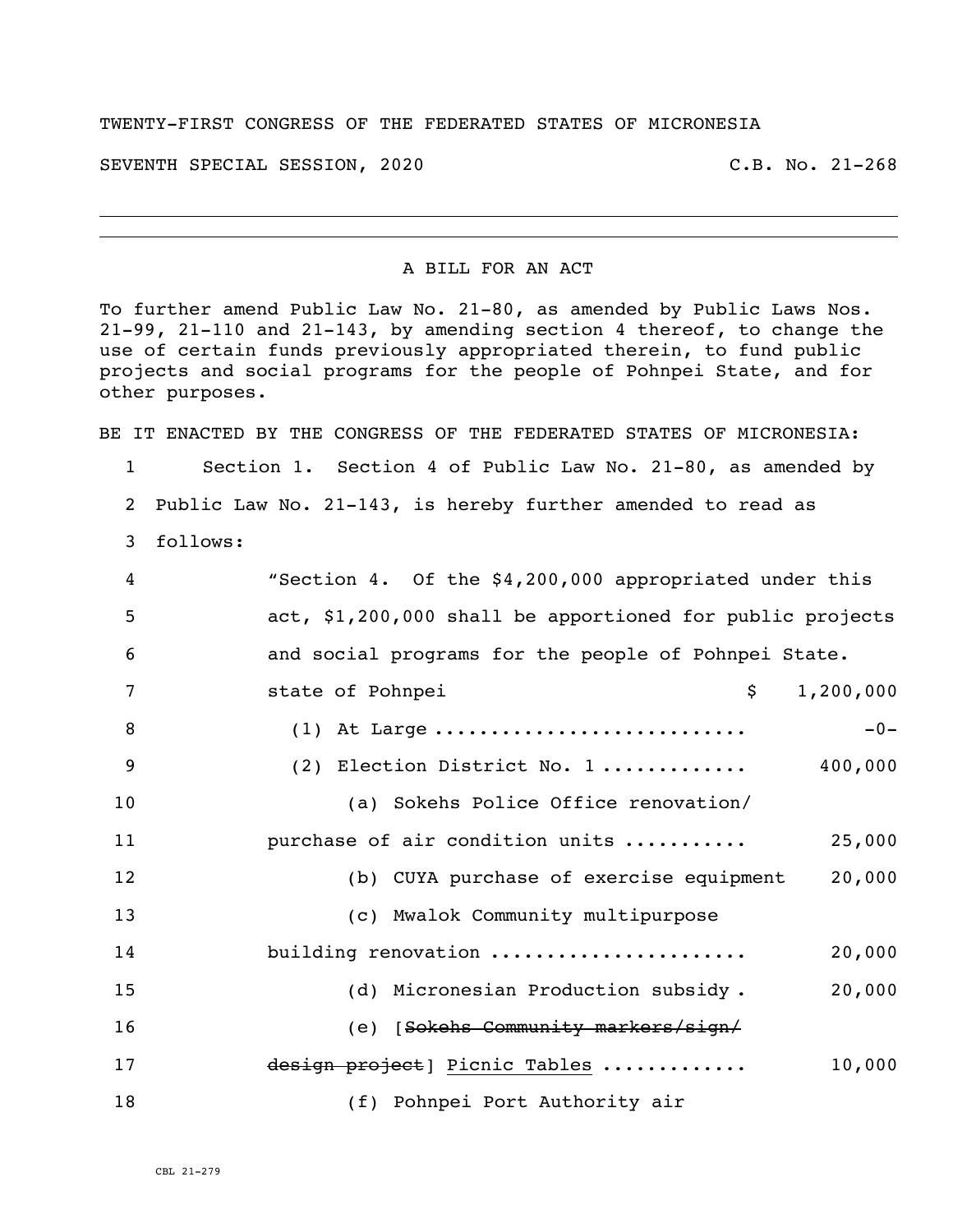| $\mathbf{1}$   | conditioners/installation costs  \$        | 25,000  |
|----------------|--------------------------------------------|---------|
| $\overline{2}$ | (g) POL for Kolonia Town Boom Truck        | 10,000  |
| 3              | (h) Kolonia School Food Stall              |         |
| 4              | supplemental funding                       | 25,000  |
| 5              | (i) PUC water plant subsidy                | 20,000  |
| 6              | (j) Sapwohn Community building/            |         |
| 7              | toilets/showers                            | 30,000  |
| 8              | (k) Sokehs Ridge cleaning/clearance/       |         |
| 9              | beautification                             | 20,000  |
| 10             | (1) Kolonia Town Government                |         |
| 11             | building renovation                        | 15,000  |
| 12             | (m) Kolonia Elementary School              |         |
| 13             | building renovation                        | 30,000  |
| 14             | (n) Nanmadap river crossing bridge.        | 25,000  |
| 15             | (o) Spanish wall sidewalk/                 |         |
| 16             | playground project                         | 65,000  |
| 17             | (p) Sokehs Island paving                   | 40,000  |
| 18             | (3) Election District No. 2                | 400,000 |
| 19             | (a) Niolok road paving                     | 35,000  |
| 20             | (b) Well Dredging Rig parts                | 10,000  |
| 21             | Kitti Constitution Day<br>(C)              | 5,000   |
| 22             | Madolenihmw Constitution Convention<br>(d) | 10,000  |
| 23             | Tamorohi Road (Upper Pats)<br>(e)          | 20,000  |
| 24             | Enimwahn Development Association<br>(f)    | 10,000  |
| 25             | Madolenihmw Principals' Association<br>(g) | 20,000  |